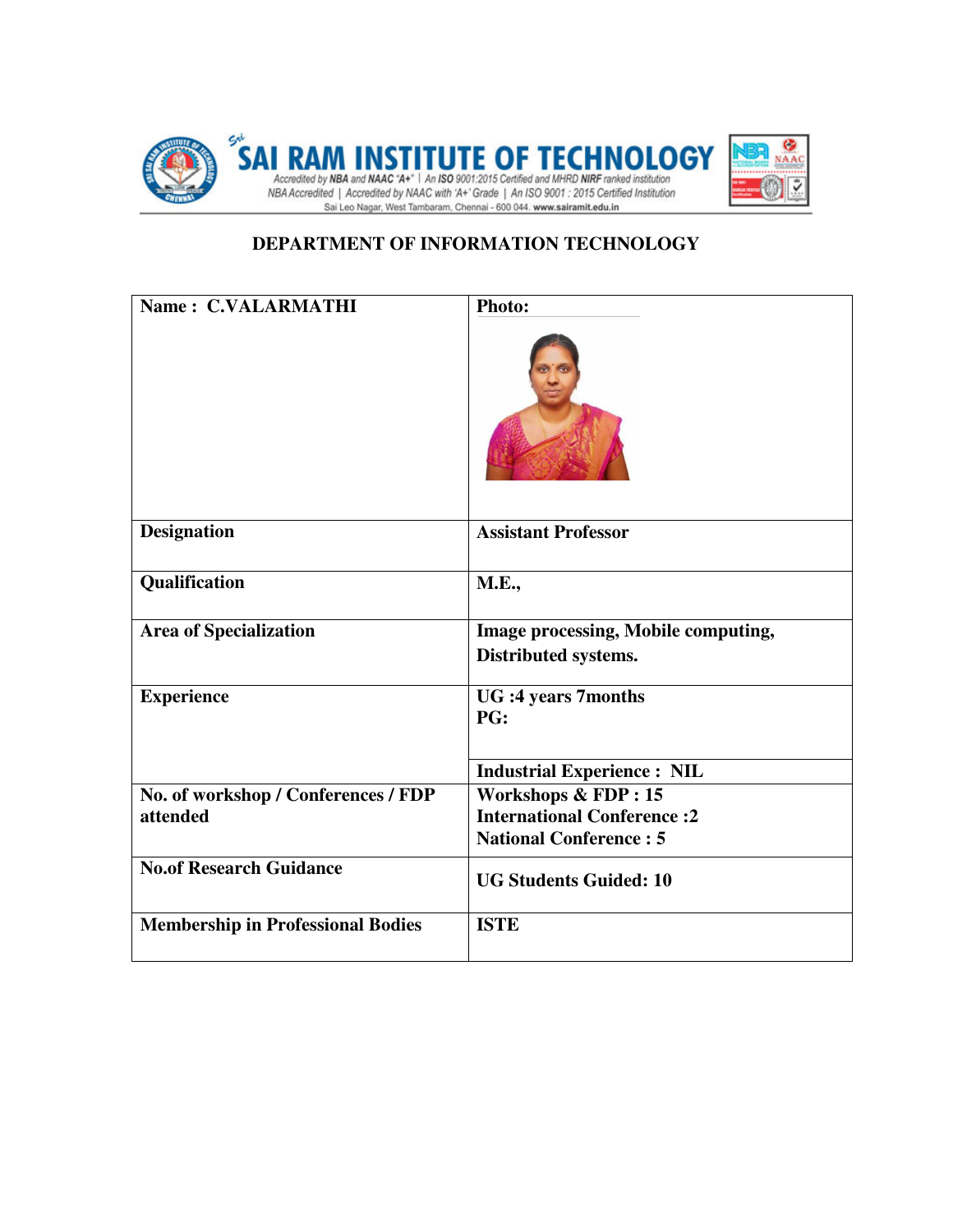## **PROFESSIONAL EXPERIENCE:**

| S.No | Organization                                                                                                          | <b>Post Held</b>           | Number of<br>Years            | From       | T <sub>0</sub> |
|------|-----------------------------------------------------------------------------------------------------------------------|----------------------------|-------------------------------|------------|----------------|
| 1.   | <b>SRI SAI RAM</b><br><b>INSTITUTE OF</b><br><b>TECHNONOGY</b>                                                        | <b>Assistant Professor</b> |                               | 15/10/2020 | Till Date      |
| 2.   | <b>PAVENDAR</b><br><b>BHARATHIDASAN</b><br><b>COLLEGE OF</b><br><b>ENGINEERING</b><br><b>AND</b><br><b>TECHNOLOGY</b> | <b>Assistant Professor</b> | 2 YEARS<br>5<br><b>MONTHS</b> | 19/06/2017 | 25/11/2019     |
| 3.   | <b>SHIVANI</b><br><b>ENGINEERING</b><br><b>COLLEGE</b>                                                                | <b>Assistant Professor</b> | 11<br><b>MONTHS</b>           | 01/07/2016 | 13/07/2017     |

## **FACULTY ACHIEVEMENTS:**

| <b>Publications</b> | <b>Journals</b>    | 1. "Wrapper Annotation for Web Database Search<br>Results", International Journal of Applied Engineering<br>Research(IJAE) Vol 10. No14 ISSN 0973-4562.<br>2. "Privacy Model for Anonymizing Sensitive Data in                                                                   |
|---------------------|--------------------|----------------------------------------------------------------------------------------------------------------------------------------------------------------------------------------------------------------------------------------------------------------------------------|
|                     |                    | Social Network", International Journal of Computer<br>Technologies (IJ-CSIT)<br>Science<br>Information<br>and<br>ISSN:0975-9646, Vol.6(4), 2015                                                                                                                                  |
|                     | <b>Conferences</b> | <b>National Conferences:</b><br>1. The National Conference on EAACK-Enhanced<br>Adaptive Acknowledgement in MANET", organized by<br>P.S.G College of Technology, Coimbatore.<br>2. "Datamining and Network Security", organized by<br>University College of Engineering, Trichy. |